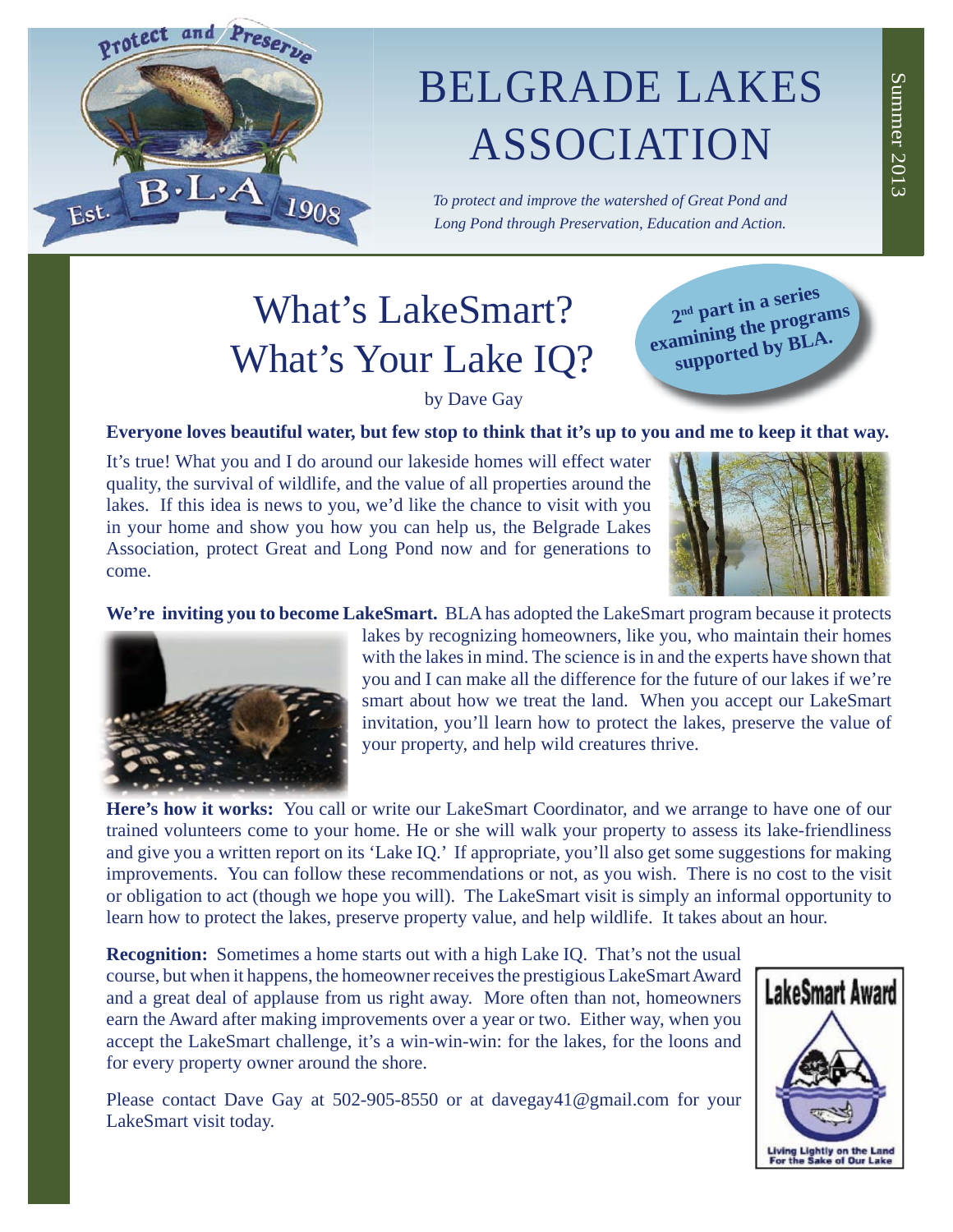## **A MESSAGE FROM OUR PRESIDENT**

Dear Belgrade Lakes Association Members,

The choices we make today to "Protect and Preserve" "Our Sense of Place" is up to each one of us. Because we need to change the attitude toward how we treat our lakes/watershed in Belgrade, I am asking each of you to COMMIT to using THE BEST CONSERVATION PRACTICES on and off the water.

Get your property LAKESMART. The BLA can show you how; you just need to ask us. It takes courage to go the extra mile, but I know that we all can do

this for the "Sake of Our Lakes." I am asking each of you to join me and take the initiative to ADOPT YOUR SHORELINE. Please let us hear from you when you have made the pledge to commit to this initiative. Email us, call us, or stop in and talk with us.

If you agree that:

- Passion is a choice to protect what you love by putting your best foot forward.
- Responsibility is a choice to protect what you have to make sure it is here for future generations.
- Initiative is a choice to take the responsibility for your shoreline's health.
- Teaching is a choice to spread best conservation practices.
- Communication is a choice that we have to listen to others and to speak with conviction.
- Communication also happens when people feel they are being heard. (I want you all to know the BLA is listening and communicating what's going on with the lakes.)

Then I encourage all of you to take the initiative, get involved, use best conservation practices, become

LakeSmart, be responsible by keeping your "Eyes On The Water," and let us know how the Belgrade Lakes Association can help you get started.

One of my goals as President of the Belgrade Lakes Association is to have all waterfront and off-waterfront landowners become members of the Belgrade Lakes Association. Please ask your friends and neighbors to join.

I will be hosting COFFEE WITH BLA on Tuesday mornings from 9:30 to 11:30 in the months of July and August at the BLA office in the MLRC.

Have a wonderful summer! My best to all,

*Gail*

Gail Rizzo

P.S. Hope to see you at our Annual Meeting on Saturday, August 10th at the Belgrade Lakes Golf Course.





In a medium-sized mixing bowl, mix<br>ALL your ingredients EXCEPT the olive<br>oil. Save the olive oil for the frying<br>pan, or if you're grilling, then just *ALL your ingredients EXCEPT the olive oil. Save the olive oil for the frying pan, or if you're grilling, then just slightly coat your grilling surface. Cook for 10-15 min. flipping as desired. ENJOY!*

### Fresh Garlic & String Bean Salad:

#### INGREDIENTS:

5-6 cloves of garlic, minced 4-5 plum tomatoes, sliced & quartered 1/3 - 1/2 lb Fresh String Beans, halved 1/2 cup lemon juice 2-3 tbs. Oive Oil 2-3 pinches Salt & Pepper \*optional crushed red pepper or cayenne

#### What to do:

Make a "dressing." Mix the minced garlic, S&P, lemon juice & olive oil together in a bowl and let it sit. Then blanch or slightly steam the string beans. Set them aside to cool and quarter your tomatoes. After all the veggies are cooled, chopped, and ready to go, put them in a serving bowl; give the dressing a little stir, pour it over the top of the veggies, and mix/coat them thoroughly. ENJOY!!

Emily Bureau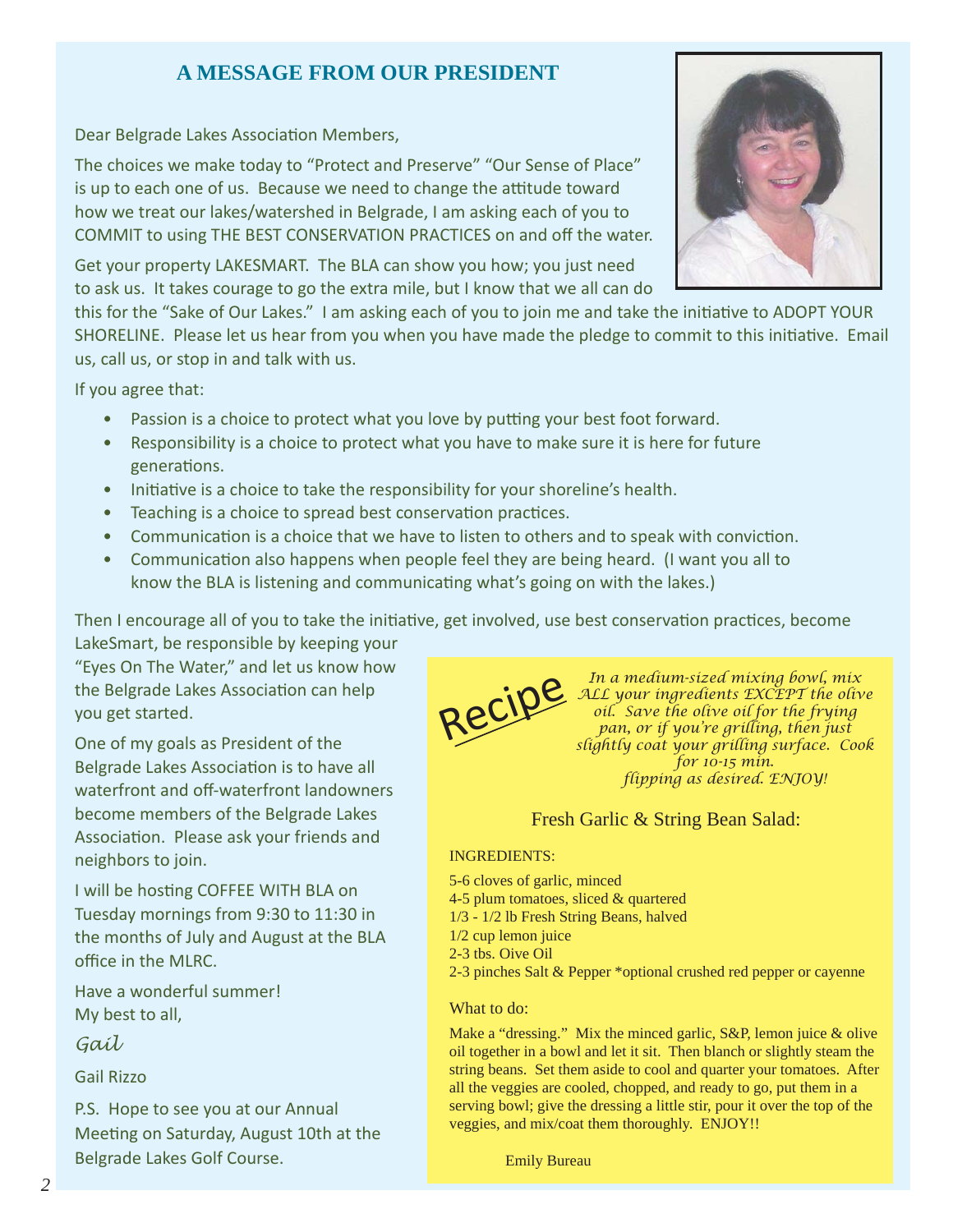## Audubon Society Loon Count for Great and Long Pond

#### By Joan Witkin

The Audubon Society holds an annual loon count on the third Saturday in July. It takes place from 7 AM to 7:30 AM, no matter what the weather. Counts are made on Great Pond, Long Pond, Salmon/McGrath, East Pond, North Pond and Messalonskee Lake (as well as many other lakes in ME, NH, VT and NY).

We have records for Great Pond beginning in 1984. Over this period the numbers of adults have ranged from 22 (1997) to 73 (2011). Numbers of chicks have ranged from only 1 (in 4 of the years) to 9 (2008). Counts are very susceptible to weather conditions, but the counters are very loyal.

| <b>Results of Audubon Annual</b><br>Loon Count for Great Pond |               |                |
|---------------------------------------------------------------|---------------|----------------|
| <b>YEAR</b>                                                   | <b>ADULTS</b> | <b>CHICKS</b>  |
| 2008                                                          | 44            | 9              |
| 2009                                                          | 29            | 5              |
| 2010                                                          | 49            | $\overline{2}$ |
| 2011                                                          | 73            | 3              |
| 2012                                                          | Δ7            | 5              |

For historical loon count data, go to Maine Audubon's loon page at maineaudubon.org and click on the button for the interactive map. You can click on individual lakes and get a history of the count through 2011.

We have recently heard this from Susan Gallo at the Maine Audubon Society:

"Maine Audubon has submitted a bill to extend the ban on lead sinkers to include both larger sinkers (up to one ounce) as well as lead-headed jigs (up to 2 1/2")." Our data notes that close to 100 loons have died from lead poisoning in ME and shows us that fully half of the lead objects are jigheads between 1.25 and 2.5 inches long. So we'll be looking for help when the bill comes before the committee. We'll need people to call their legislators and show up at the hearing...the hearing will be packed with anglers and with tackle lobbyists (flying in specially for the occasion!) so we will need all the help we can get. It's exciting!!!

We are always looking for people who would like to participate in the loon count. What you need is a boat and a willingness to get out on the lake a bit earlier than usual. The larger lakes are divided into sectors in order to get a more accurate count. If you're up for the count in the summer of 2013, it will be on July 20. We hope to hear from you. Contact Joan Witkin: jww3@ columbia.edu or Susan Gallo at Maine Audubon at (207) 781-2330**.**

### **THE ISLAND © 2002 Anni Clark**

*Here are beautiful lyrics that describe our lakes and our* "Sense of Place," minus the flounder and salt!

I went back to the island, little did I know I left a part of me there such a long time ago... When I got to the island, I climbed the long stone stairs... the raspberries were gone, but I could smell them there

*There's a house on the island, it sits on a hill, and there's a piece of my heart that lives there still... Everywhere on the island it smells so sweet, and I sleep so good under cotton sheets...* 

When I go to the island, I am young again, and I can hear Papa playin' the accordian as I dream on the front porch in a big rocking chair… it will be dinner time soon, and all my cousins will be there

*There's a house on the island, it sits on a hill, and there's a piece of my heart that lives there still... I wear bare feet `stead of shoes and socks,* and I catch a big flounder down on the docks... *There's cucumber sandwiches and lobster, too, and we'll race to the beach and jump into the blue… There's a dance at the hall for the older crew, and if I ever grow up, I might dance there with you*

Now I go to the island, and I bring my song… I feel the history there, I want to pass it on… I leave a piece of my heart on the island, I know, and I carry the island where ever I go

*There's a house on the island, it sits on a hill, and there's a piece of my heart that lives there still... I go down to the cove where I learned to swim, and I can taste salt water all over again*

I went back to the island… I am there on the island

#####

Check out Anni Clark's Website for more information about the artist and her upcoming events at www.anniclark.com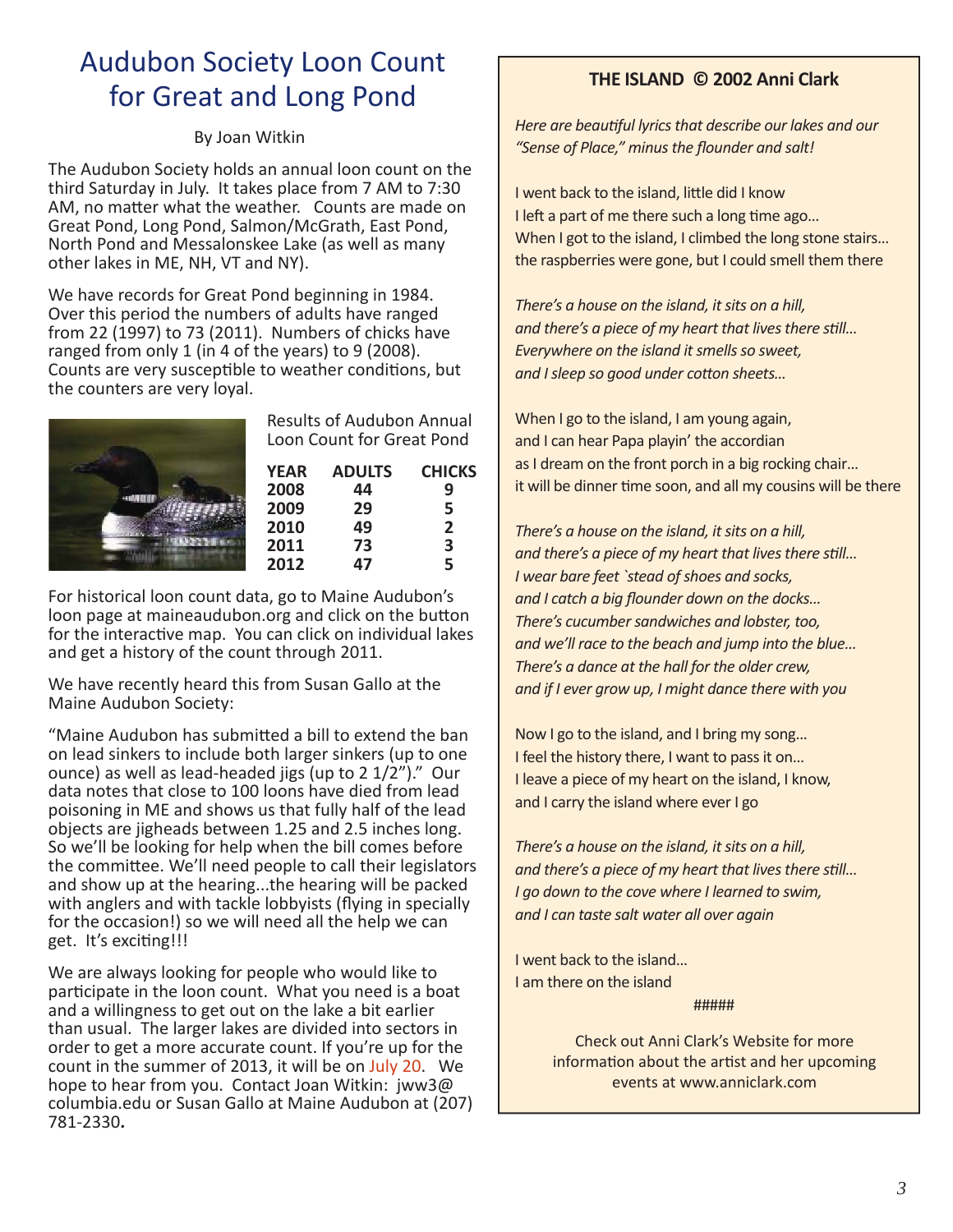## **From The Center**

by Kathi Wall

Homemakers are some of the most important people in the world. Remember the old saying, "The hand that rocks the cradle rules the world." These words, written by poet William Ross Wallace in the mid-1800's, guided womanhood and motherhood for the next seven decades. World War Two was a game-changer for women. They stepped into the



*Maine Lakes Resource Center in Belgrade Lakes*

workforce in unprecedented numbers and before 1940, the hand that rocked the cradle also riveted aircraft and tanks.

Today, it's generally accepted that women work outside the home, necessitating the generation of new language, such as "stay-at-home dad" and "Mr. Mom." So, whomever you are, doing laundry, scrubbing floors, cleaning bathrooms, and cooking meals, this is for YOU.

The average American uses 80-100 gallons of water a day (USGS) by flushing toilets, bathing, drinking, washing clothes, cooking meals, and washing cars. In a country of 300 million people, over half of whom are adults, that's a showstopping minimum of 12,000,000,000 gallons of fresh water each and every day!

As well as wondering where all of that fresh water comes from, we ought to be thinking about how we might save (at least) some of that precious resource.

I DO want all of us to think about how NOT to waste water ... sort of a Group Think Activity (GTA). I'll list a few of the items I think about, and you can send your thoughts to me for future publications. Here I go ...

1. If you steam clean your floors (with one of several new steam mops on the market), you can do an entire 12-15 foot room with 1/2 cup of water. The resulting floor is cleaner and sanitized, which is important if one has pets or lives on a farm. Steam has been a standard cleaning agent in industrial shops for many years, and easy technology is now available for household use.

2. You do not have to use water-polluting chemicals to get things clean. My grandmother taught me how to make a paste from baking soda and water, which works well on enamel surfaces, bathroom tiles and shower stalls. It's definitely NOT a wipe-on, wipe-off system as chemical cleaners are, but the elbow grease used in its administration strengthens the upper arms.

That's it! … Now it's your turn. I need your help to think of all the ways that we, in our "ordinary" lives, can begin to do extraordinary things to save these wonderful Central Maine lakes. Visit the Maine Lakes Resource Center at 137 Main Street in Belgrade Lakes to pick up other tips and ideas from the conservation organizations housed in that building ... or call … or email: kwallmainelakes@gmail.com.





**BLA members enjoy going to the village by stream and using the docks at the Maine Lakes Resource Center.**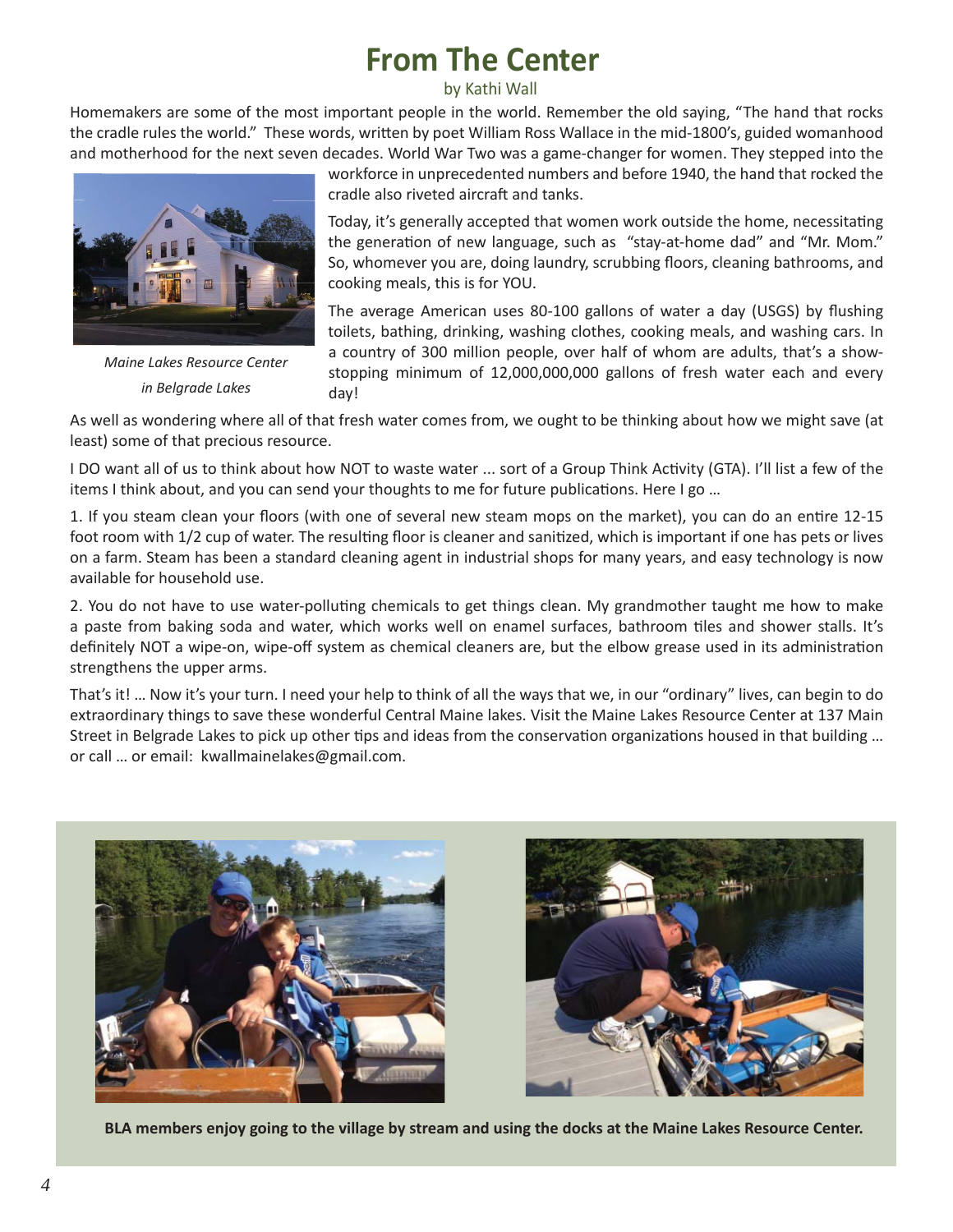## **Morning Sentinel Article on Great Pond Buoy**

BELGRADE - This summer, environmental scientists in the area and around the world will begin to gain a much better understanding of how Great Pond works.

The improvement comes with the deployment of a hightech, \$20,000 buoy, the first of its kind in Maine, in the pond, armed with sensors that will begin sending a continuous data stream describing real-time lake conditions to a global network of scientists.

"It's really about this long-term monitoring and being able to predict when something may happen," Denise Bruesewitz, professor of environmental studies at Colby College, said.

From a monitoring computer, Bruesewitz said, she will receive readings on temperature, oxygen levels, phytoplankton activity and light levels every 15 minutes.

The buoy has sensors placed every 10 feet along black cables that will dangle into the water, sending back readings from a variety of depths.

Bruesewitz said it is anchored by mooring lines near Hoyt's Island at Deep Hole, which, at 70 feet, is the deepest spot of the lake.

Getting information this way is vastly superior to current methods, Bruesewitz said, which involve people traveling out to the lake in a boat and taking a single reading.

"In the past it's been a snapshot of data, like a photograph," she said. "We're going to have a thing like a film."

The buoy will allow Great Pond to be part of the Global Lake Ecological Observatory Network, in which scientists from all around the world share lake data to help identify regional and global trends.

Right now, the network includes similar buoys on about 50 different lakes, she said, with the number growing rapidly.

As more lakes are included in the network, the data will be more useful for global and regional questions. For example, scientists could predict the effect of a certain type of land development, based on information from a series of lakes that have undergone similar development.

One recent use of the network, she said, was to track the impact of Hurricane Irene in 2011, which passed over three or four lakes that contained buoys armed with sensors. The data gathered gave never-before-seen insight into how a hurricane impacts a lake, she said.

The buoy will also help to analyze local as well as global problems.

Bruesewitz said the local community will be better able to predict things like harmful algae blooms, which occur when algae are presented with increased levels of nutrients in the water, allowing them to multiply unchecked.

The blooms can wreak havoc on the lake's ecosystem, Bruesewitz said, in part because when the algae dies, it sinks to the bottom of the lake and decomposes, a process

that removes oxygen from the lake's lower levels. When the water becomes hypoxic, meaning very low oxygen levels, large populations of fish can suffocate and die.

The sensors will allow an unprecedented understanding of that process, which will help people to understand, for example, exactly what threshold of oxygen depletion will lead to a bloom.

The data could also be helpful in tracking the impact of milfoil on the lake, she said, particularly if the presence of the invasive weed becomes more widespread.

Bruesewitz said that, as technology advances, different, more advanced sensors could be deployed on the buoy, which would allow scientists to answer different questions.

The buoy has been designed to be large and stable, she said, and to minimize the wear and tear on the sensors.

Bruesewitz said that a grant proposal has been sent to the National Science Foundation that would fund a series of four or five buoys across the state.

Matt Hongoltz-Hetling — 861-9287

mhhetling@centralmaine.com



Denise Bruesewitz, an associate professor at Colby College, and Theresa Petzoldt, 21, an environmental studies major, stand next to "Goldie," a research buoy, at the Maine Lakes Resource Center in Belgrade. Staff photo by Michael G. Seamans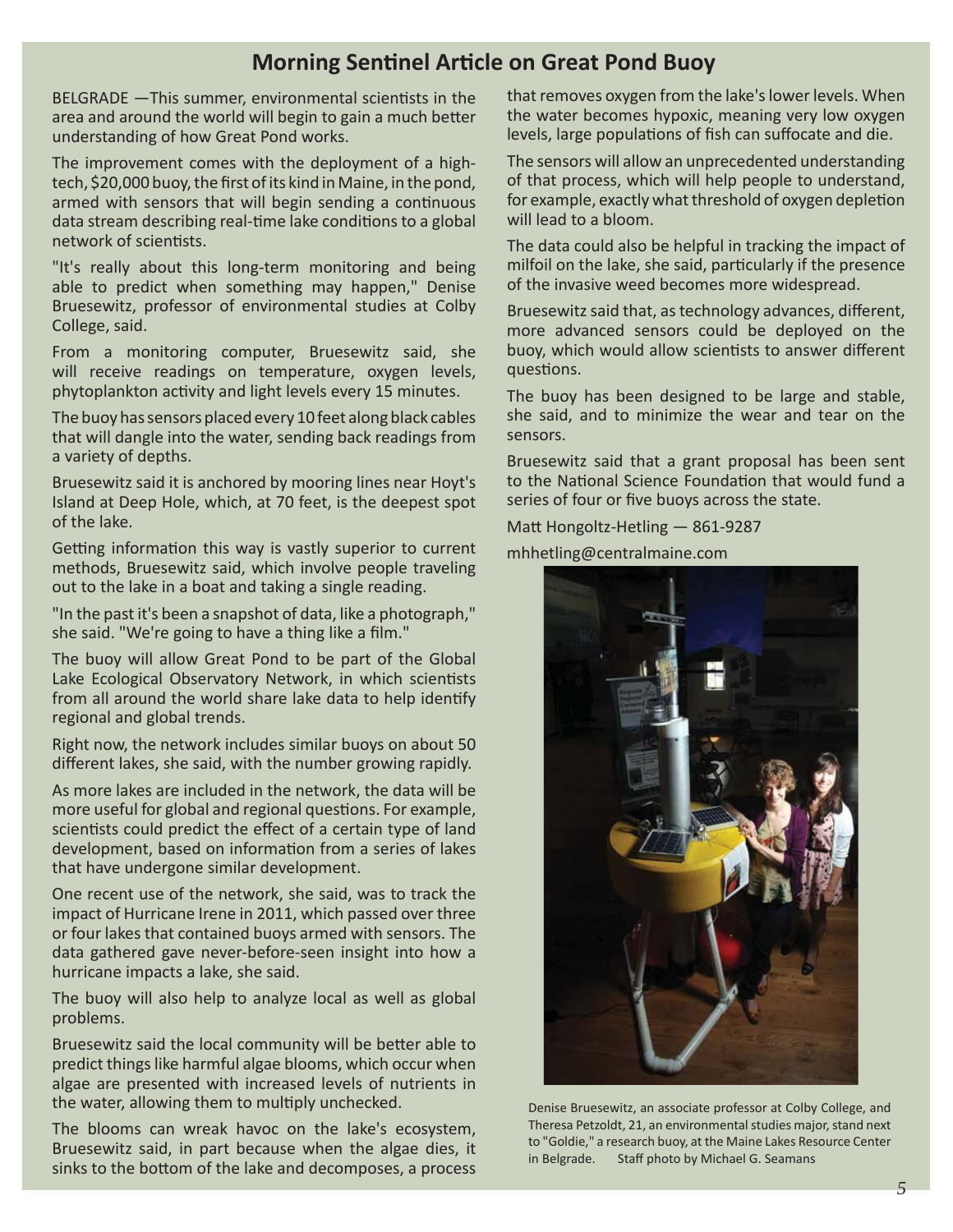## **MEMBERS STRONGLY SUPPORT ASSOCIATION**

#### by Lynn Matson

Results from the Belgrade Lakes Association 2013 Member Survey show tremendous support among the membership for the association, its mission as a local lake conservation organization and its recent actions.

Ninety-six percent of the survey respondents feel that the association's mission, "To Protect and Improve the Watershed of Great Pond and Long Pond through Preservation, Education and Action," continues to be right for the association. And 95% of respondents feel the association is doing a very good or extremely good job of accomplishing this mission.

The survey further revealed that 87% of the respondents feel that their membership in the association is very or extremely important to them. And 92% feel the activities of the association are very or extremely important in terms of maintaining the value of shorefront property on Great Pond and Long Pond.

The survey also indicated that members are very positive about how the monies they give the association are being spent. Below are the results for the spending activities included in the survey. The numbers in the right-hand column indicate the percentage of total respondents who feel the activity and the dollars spent on or contributed to that activity are very or

extremely important to the mission of the association.

The respondents also recognized the importance of maintaining a strong membership. 75% of the respondents feel that the member outreach activities and communications are extremely or very important while 74% of those who responded said the member receptions are important.

To date, 187 members filled out and mailed back the survey. That is an excellent return rate for a lengthy written survey. And more are coming in every day.

Your association board of directors wants to thank each of you who took the time to complete the survey. Your ideas and opinions about the organization, its activities and actions are extremely important. Your feedback will provide excellent guidance for future board decisions.

If you have questions or would like to discuss any aspect of these survey results, please do not hesitate to contact any member of your board.

| <b>ACTIVITY</b>                 | <b>DOLLARS SPENT</b><br>OR CONTRIBUTED | % OF VERY OR EXTREMELY<br><b>IMPORTANT RESPONSES</b> |
|---------------------------------|----------------------------------------|------------------------------------------------------|
| <b>Invasive Milfoil</b>         | \$230,000                              | 99%                                                  |
| <b>Water Quality Monitoring</b> | \$7,000                                | 95%                                                  |
| <b>Conservation Corps</b>       | \$3,500                                | 88%                                                  |
| LakeSmart                       | \$5,000                                | 76%                                                  |
| <b>Education</b>                | \$1,000                                | 69%                                                  |
| <b>Trail Maintenance</b>        | \$1,200                                | 58%                                                  |
| <b>Land Acquisition</b>         | \$22,709*                              | 57%                                                  |

\*Represents the contribution from the Belgrade Lakes Association to purchase a 41-acre extension to the Mountain Trail in 2011, which was half of the total cost of the land acquisition.

## What life is like in the Belgrades in the Winter ...



Great Pond looking South!

and Summer !



Great Pond looking North!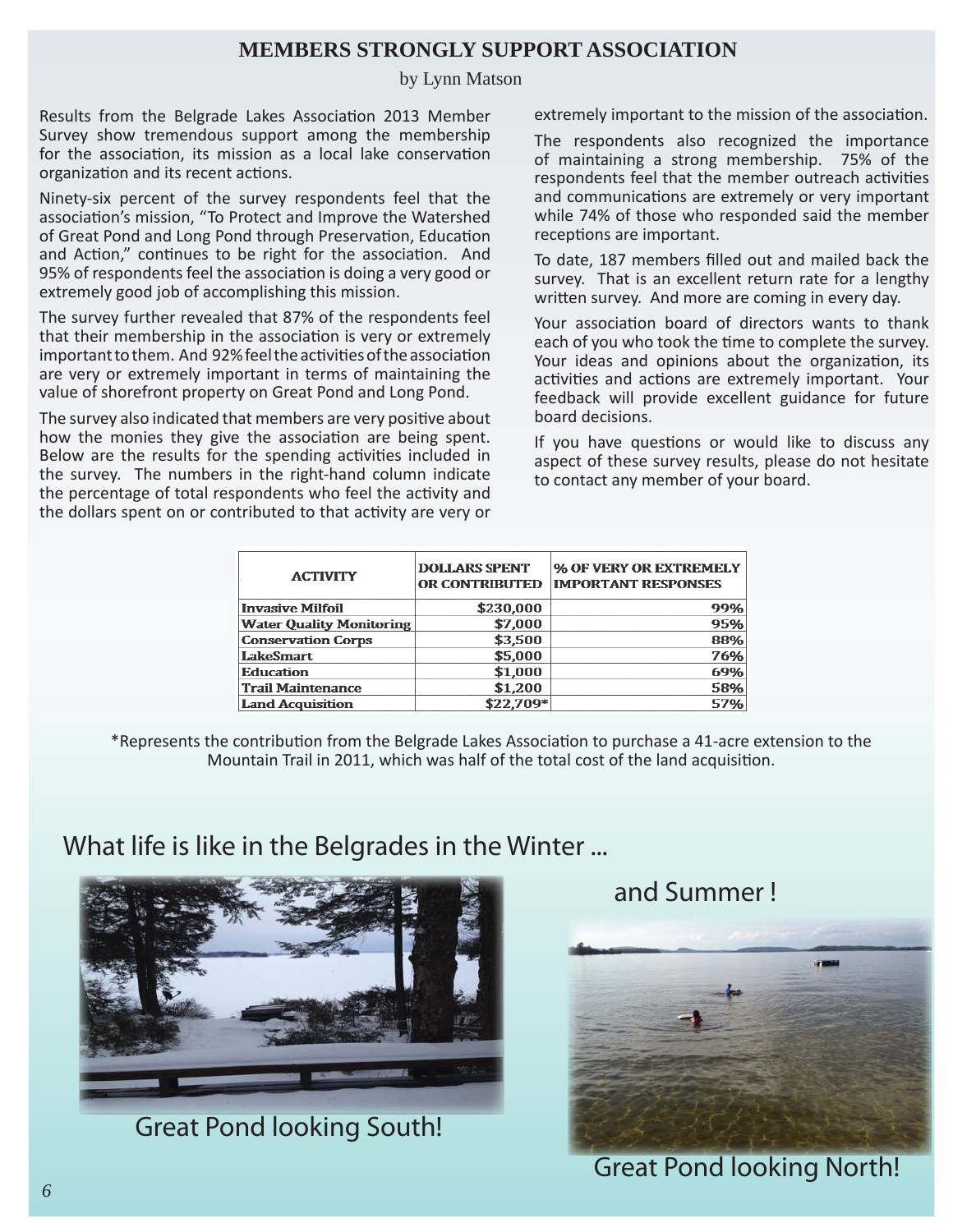## **STOP MILFOIL WORK TO RESUME**

#### by Lynn Matson

Milfoil workers will be back in the water beginning Monday, June 3, to resume removal of the invasive milfoil plants from Great Meadow Stream and North Bay of Great Pond. The work will continue right through the summer and into the early fall.

New England Milfoil, the professional milfoil mitigation company from Brownfield, Maine, will have their divers and DASH boat (Diver Assisted Suction Harvester) working on the lake the weeks of June 3, 10, 24; July 8, 15, 22, and August 5, 12,19. Depending on the amount of milfoil to be removed and their progress, the company may be retained for additional days later in the season.

The Belgrade Regional Conservation Alliance (BRCA) crews will be on the water for the entire summer. A team of four will focus on hand-removal of the milfoil in the shallower areas of the stream and bay, especially in those places where the invasive plants are intermingled with native vegetation.

A two-person team, including a summer intern from Colby College, will spend its time surveying both Great Pond and Long Pond for new outbreaks of invasive plants. They will be checking the tributaries, coves and shoreline, particularly those areas deemed at high risk for possible outbreaks.

And one team member will handle the **Adopt A Shoreline** program, providing training and support to camp owners, road associations and other groups that volunteer to regularly check a section of shoreline for invasive plants. Your help is needed to make this program successful. Please call Toni Pied, BRCA Milfoil Program Director, at 207 512-5554 for more details.

#### **STOP MILFOIL Capital Campaign**

Thanks to all of you who have again responded to the call for help with the STOP MILFOIL Capital Campaign. Your donations and gifts are vitally important and greatly appreciated. The milfoil removal work would not get done without your generous financial support.

Our goal this year is to raise a minimum of \$150,000, which is the amount that will be matched by our gift grant. If successful, we will see a total of \$300,000 contributed to the STOP MILFOIL Capital Campaign fund, \$150,000 from donors like you and \$150,000 in matching funds.

Remember, all donations received by October 31, 2013, from past donors will be matched 1-to-1 by the grant. All donations received by this same date from new donors will be matched 2-to-1. With your donation being doubled or tripled this year, it's a great time to support our STOP MILFOIL campaign.

Please consider a gift. Make a check payable to: "BLA-STOP MILFOIL" and mail it to:

> Belgrade Lakes Association PO Box 551 Belgrade Lakes, Maine 04918

Thanks for your vigilance and financial support. This is a fight we can win. With your help, this is a fight we will win.



Milfoil workers checking buoy in Great Pond

### **UPDATE ON MILFOIL IN GREAT MEADOW STREAM**

#### **by Toni Pied**

The stream looks fairly decent at this point. There are some patches of regrowth, but it seems much better than last year. Also, the areas of the stream that were filled with milfoil are not yet growing back as quickly. That's the good news. The mouth of the stream, however, does have a fair amount of regrowth already.

Some other good news...the barriers we left in over the winter have done fairly well and don't seem to have moved around too much. However, I should mention that the visibility was not that great, and the water was also very low.

New England Milfoil removal will start the week of June  $3<sup>rd</sup>$  and our other crews will also start that week, although they will undergo training before they begin work in the lake. Our first priority will be to move the benthic barriers and to start work on the other infested tributaries.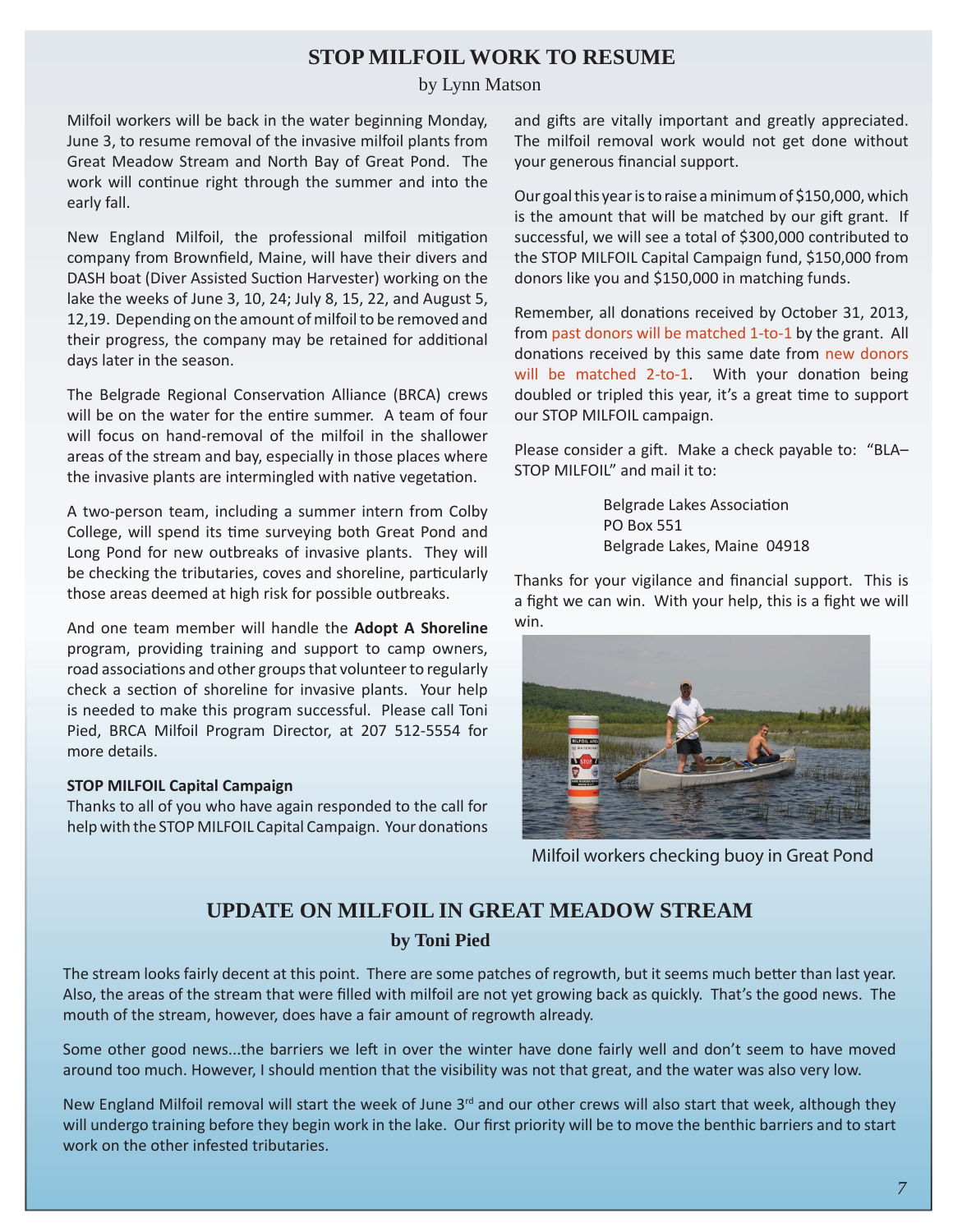## **NEW BLA WEBSITE**

#### by Dick Greenan

Due to newer tablet and smartphone technologies and screens, we have had to significantly rework and update your BLA website. Please visit www.belgradelakesassociation.com or www.blamaine.org and click on just a few of our latest additions:

- Current updates on our ongoing battle against the Milfoil infestations
- 2011 Great Pond and Long Pond Water Quality Surveys
- Great Pond and Long Pond Shoreline Mapping Photos
- The 2011 Maine Lakes Report
- The tabletop BLA Homeowners Guide
- The 1909 Belgrade Lakes Association historical Articles of Incorporation
- New MLRC/Colby Belgrade Lakes Village live Webcam
- Maps to our popular local Hiking Trails

The BLA Homeowners Guide is a wonderful adjunct to all rental properties and familiarizes your guests with proper watershed practices.

The new Webcam is a great way to check out the weather (and ice!) on Belgrade Stream here in the village 24/7!

THANK YOU FOR YOUR SUPPORT AND PLEASE DROP BY AND SEE US THIS SUMMER!

### Katherine remembered by Kathleen ... A Tribute to Kay Mayer

(beloved wife of Eddie) by Kathi Wall

Kay Mayer supported these lakes and this village for 60 years …

Never having met before, she arrived at my door one afternoon saying, " I want to borrow your daughter." Jennifer was 6 years old and I was 36 and not about to let my daughter go off to "God knows Where" with "God knows Who."

She came with a recommendation from the Gawlers  $$ whom I did know  $-$  and after a brief discussion with Kate



Irina Bouchard with Kay Mayer and Chester

Gawler, I decided to stretch the envelope of suspicion and ride along to "the ponies" – which I also knew nothing about. Jennifer, needless to say, was thrilled to be learning about ponies along with her best friend Sarah Schneider, who was Kate's daughter.

What followed was many years of friendship with Kay who became one of my best friends even though almost 30 years separated us. For a very long time, not a day went by that Kay (or Eddie) weren't in our lives. We ate together, mended fences together, drove pony carts, grew asparagus … her weeding capacity was far greater than mine. To this day, I tend the "Eddie Mayer Memorial Asparagus Patch" that sits next to "Kay Mayer's Raspberries." Often, we differed over fertilizers, mulches, or other manner of stewarding these patches ... we could both be pretty crotchety. But we cared - deeply - about the earth, water, fire and wind, and all they could bring to our lives.

My son, AJ, ... now Alex ... had his time with her as well. She taught him to sail, windsurf, and row around the lakes he loved. She nurtured my children and animals and fed my husband chocolate chip cookies as only she could do.

What a gift she was  $-$  how much she filled my life for many years. What great people we met hanging out at camp! Now, my daughter is taking her daughter to riding lessons, and my son is looking for a place on a lake in Oregon ... in no small part because of Kay Mayer.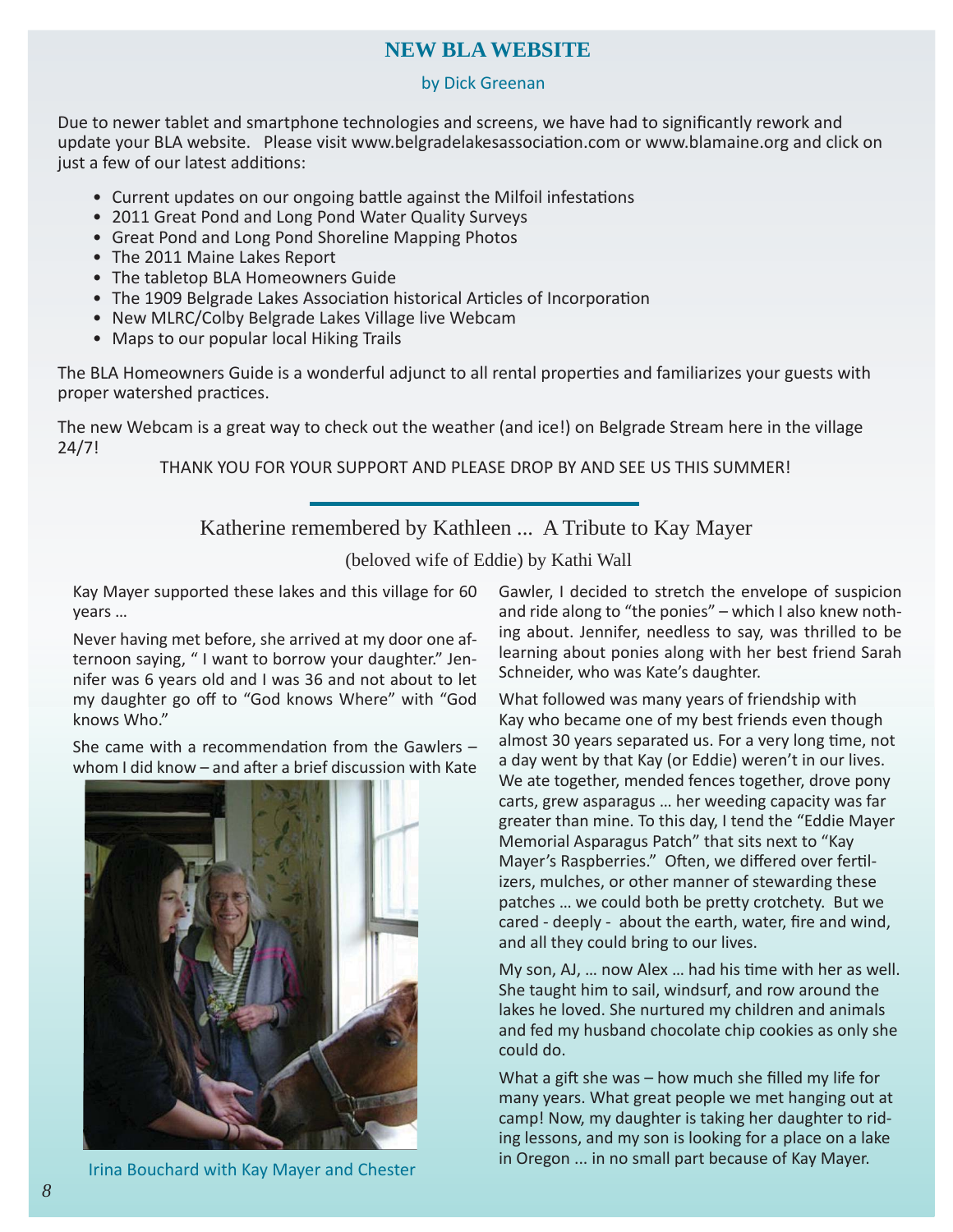### Rosco Page's Apple Orchard Excerpts from Laura Childs's letter to Dennis Keschl

My name is Laura Childs. I am a lifetime 6th generation resident of Belgrade. For the last 10 years I have worked



at Fedco Seeds and Trees in Clinton and have come to know a great deal about fruit trees and the historic agricultural significance they played in the economy along the Kennebec River.

In the early 1980's, John Bunker, Founder of Fedco Trees and author of the book 'Not Far from the Tree,' spent a great deal of time in the Page family orchard. He mapped it out and identified a number of the trees. Now that he is in his 60's, he has learned a great deal more since then, and we hope to revisit the old place and continue the work.

Last year we began a project of mapping out all of the old orchards in town and found some rare gems. One tree in particular was found on the old Bickford place on Route 8 in North Belgrade, currently owned by Russel Danner of Waterville. The tree is over 100 years old and still produces fruit beautifully. It is a rare variety thought to have been lost in the industry and once we can rebuild stock from it, the tree will be greatly sought after. It is called 'Spice." The apple tastes like someone sprinkled apple pie spice all over it. We took scionwood from the tree and I grafted and planted them in a small nursery at my place. I plan to pot them up and sell them to benefit the Belgrade Historical Society. I also plan to give some of the seedlings to the current owner and to the former owner, Dwayne Bickford, who grew up eating pies made from that magnificent tree.

The work involved in preserving heirloom varieties is extensive and time consuming. Rumor that the old Page orchard was potentially going to be cut down led me to find accurate information regarding what is fact and what is fiction.

(Response from new owner: "I don't know who said that I was going to cut the apple trees. I have no plans at this time to cut any trees. I don't have a problem with them trying to save the trees. Let me know what I can do to help." Manny Bernardo)

Fedco, at 213 Hinckley Road in Clinton, is quite an impressive seasonal operation, and those interested could chat with John Bunker regarding the historical significance of Belgrade's ancient orchards.

Roscoe Page was always so generous with his trees- I remember going there with my family as a young child and picking fruit and making pies to give to neighboring old folks. They loved to see us coming.



Future apples!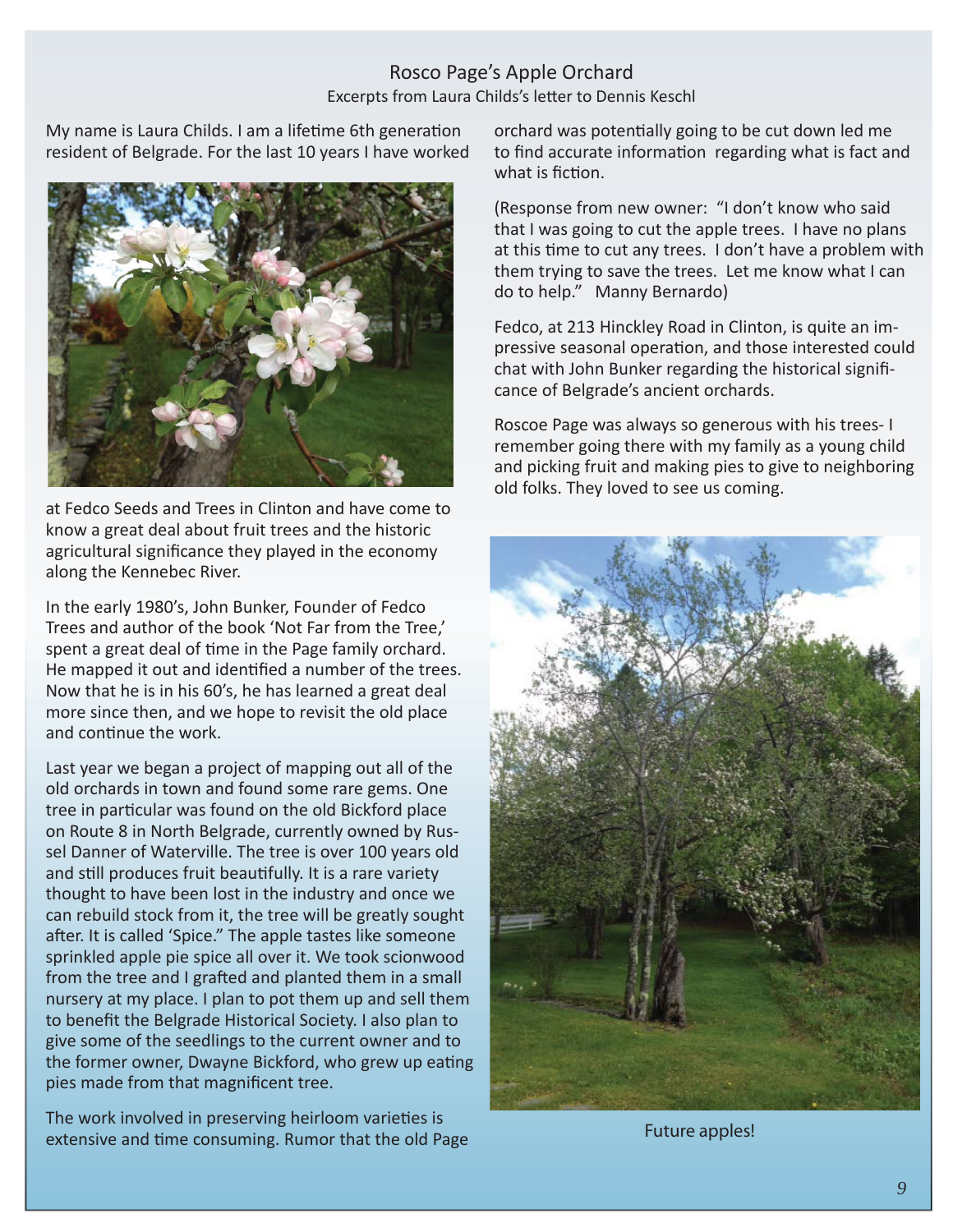## **BELGRADE LAKES ASSOCIATION ANNUAL RAFFLE**

## **Win a Great Prize while supporting our effort to protect and preserve Great Pond & Long Pond**

Tickets: \$5 each or 6 for \$25. Buy \$100 in tickets and be automatically entered into the Bonus Raffle! Drawing August 10th at the Belgrade Lakes Golf Club. (You don't need to be present to win)



**Grand Prize:**  Godfrey 15' Sweetwater Model 1570 Pontoon Boat, EZ Loader Trailer, Yamaha Outboard Motor. Retail Value \$16,806 *Donated by Hamlin's Marine* 



**Second Prize:**  Three Sections of a Shoremaster Dock Retail value \$2,300 *Donated by Hammond Lumber Company* 

**Third Prize:**  Pelican Pursuit 80 Kayak, paddle, and life vest

Retail value \$500. Donated by *Belgrade Canoe and Kayak*

### **AND 3 GREAT NEW PRIZES** - - - **WIN A FREE ONE WEEK RENTAL AT THESE GREAT CAMPS!**

#### **Snake Point Camp on Great Pond**

Modern 3 bedroom home on wooded lot with privacy and quiet location. Fantastic western exposure for afternoon sun and sunsets. All modern appliances including dishwasher and washer/dryer. Large master bedroom with king bed. Camp sleeps total of 7. Screened and open porches. Docks on both sides of point for east and west docking. Available from May 15 to June 28, 2014. Value \$1,500. *Donated by Steve and Anne Smith.*

#### **Tearmann Loch Camp on Great Pond**

Warm and roomy, newly decorated, pine cottage just steps from water's edge. Incredible sunset views. Two bedrooms sleep 6. Open kitchen, dining and living room with screened porch. Private road great for walks and biking. Deep water access. Includes 2 single kayaks and 1 canoe. Available first 3 weeks of June or any week in September, 2014. Value \$1,000-\$1,100. *Donated by John and Lynne Gibbs.*

#### **Pine Point Ocean Cottage in Scarborough, Maine**

Beautiful newly built ocean cottage on the marsh with wonderful harbor views. Open floor plan concept. Living room and kitchen with stainless steel appliances. Two bedrooms sleep 5. Large deck with gas grill. Available June and September 2014. Value \$1,600. *Donated by Pat Donahue.*

## **BONUS RAFFLE**

All \$100.00 raffle ticket purchases will be automatically entered into the BONUS RAFFLE to win one of these three great prizes. Tickets must be purchased at the same time and in one name to be eligible.

1. Four rounds of golf with cart at Belgrade Lakes Golf Club. Retail value of \$600. (Golf rounds are nontransferable)  *Donated by Gail and Frank Rizzo.* 



3. Four Adirondack chairs. Retail value \$700 (\$175 per chair). *Donated by Lakepoint Real Estate.*



 Retail value of \$200. *Donated by Charlie and Susan Grover* 

2. Dinner for 4 at the Village Inn.



**Please visit our valued sponsors at:**  www.hamlinsmarina.com www.hammondlumber.com

www.belgradecanoeandkayak.com www.belgradelakepoint.com www.villageinnducks.com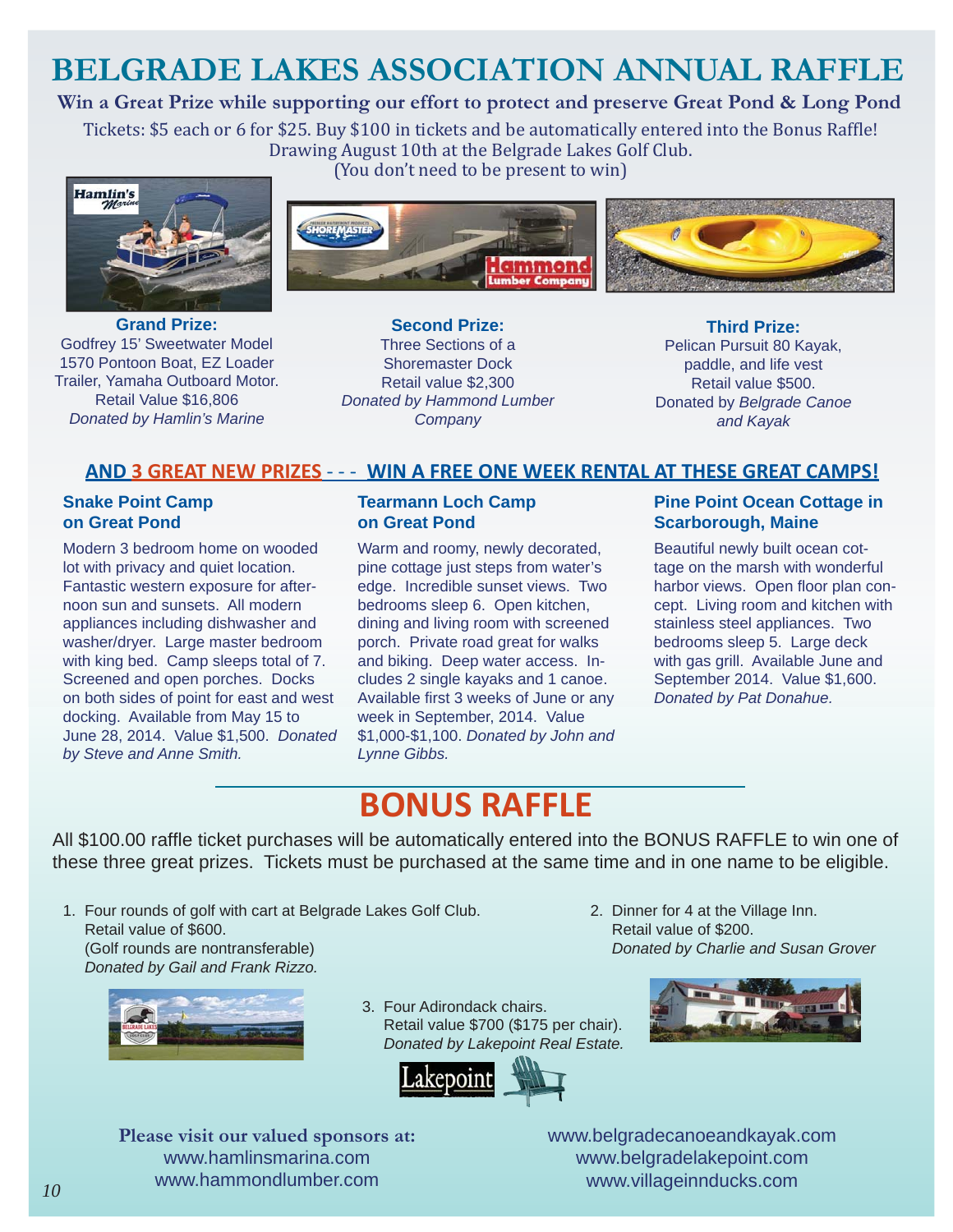## **Sense of Place**

Excerpt from "A Place Called Chekawe," a book in progress that is primarily about my family's summer home on Great Pond…By: Nhoj Rednats

After lunch Dad would take a short nap under the spreading branches of the oak trees, but first he would soak a few pieces of bread with brandy from his flask and place them on a log on the other side of the picnic area. It didn't take the chipmunks long to discover the treat for they had become accustomed to Dad's offerings. And it didn't take the chipmunks long to dance, somersault, and cavort around the picnic area. Chipmunks are friendly little animals. I once kept one in the pocket of my field jacket when my unit was on maneuvers in upstate New York.



*1922 photo of Pine Islanders off to Quebec Trip at the Chain of Ponds (Wilson Parkhill second from left )*

There were other things to do while we were on shore break; explore Oak Island or the long unused beach in North Bay, swim in the reeds to find turtles and pickerel, and watch Hosea pack up from lunch. I learned from him how to clean dishes with sand and not soap, and this was well before the water quality of the lake became an environmental concern for all of us. It is quite amazing how well he could clean the blue enamelware and iron skillet with just sand, water and a towel. I usually had the honor of dousing the fire as Hosea and Dad maneuvered the Mandalay clear of the submerged rocks. One last note about the shore lunches: Mother packed a few tins of sardines in the lunch basket. I never asked her if this was done as a joke, or just in case, or as a dig at two men and a boy out on the lake for a day's adventure. In those days it was hard not to catch our limit of four to five pound bass, with an occasional salmon thrown in.

## Letters of E.B. White

## **This continues the series of letters from the writings of E.B. White**

**We went fi shing the fi rst morning. I felt the same damp moss covering the worms in the bait can, and saw the dragonfl y alight on the tip of my rod as it hovered a few inches from the surface of the water. It**  was the arrival of this fly that convinced me beyond any doubt that everything was as it always had been, **that the years were a mirage and there had been no years. The small waves were the same, chucking the rowboat under the chin as we fi shed at anchor, and the boat was the same boat, the same color green and the ribs broken in the same places, and under the fl oor-boards the same fresh-water leavings and debris- the dead hellgrammite, the wisps of moss, the rusty discarded fi shhook, the dried blood from yesterday's catch. We stared silently at the tips of our rods, at the dragonfl ies that came and went. I lowered the tip of mine into the water, pensively dislodging the fl y, which darted two feet away, poised, darted two feet back, and came to rest again a little farther up the rod. There had been no years between the ducking of**  this dragonfly and the other one--the one that was part of memory....

**After breakfast we would go up to the store and the things were in the same place--the minnows in a bottle, the plugs and spinners disarranged and pawed over by the youngsters from the boys' camp, the fig. newtons and the Beeman's gum. Outside, the road was tarred and cars stood in front of the store. Inside, all was just as it had always been, except there was more Coca Cola and not so much Moxie and root beer and birch beer and sarsaparilla. We would walk out with a bottle of pop apiece and sometimes the pop would backfire up our noses and hurt. We explored the streams, quietly, where the turtles slid off the sunny logs and dug their way into the soft bottom; and we lay on the town wharf and fed worms to the tame bass. Everywhere we went I had trouble making out which was I, the one walking at my side, the one walking in my pants.**

**(One Man's Meat, Tilbury House Publishers, 1997)**